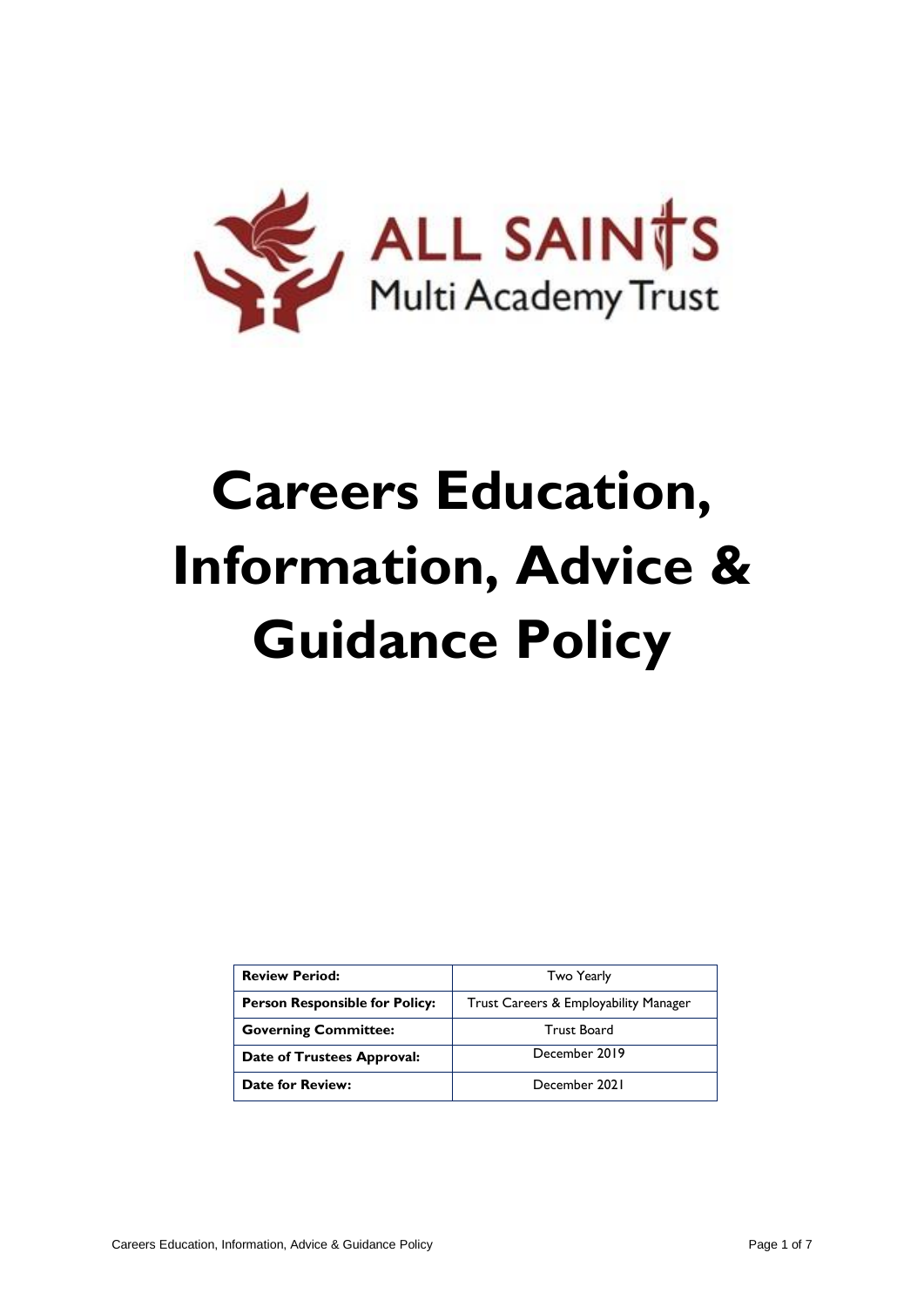### **Introduction**

The Trust recognises CEIAG as an essential component of the experience. With this policy, the Trust aims to provide a focussed approach to careers education and employability that enables all s to develop transferable skills so that they can succeed in a competitive job market. By working closely with partners and employers, we will endeavour to ensure students leave ready for the world of work. Our linked partners and employers will be fundamental in helping to shape our careers education and to ensure we better understand the skills that employers are looking for. We want all our students to feel equipped for working life, so that they can make a positive contribution to the economy, to the local community and to society as a whole.

Schools and Academies have a statutory duty to secure independent and impartial careers guidance for students in Years 8-13 (Statutory Guidance, DfE, September 2013, Education Act, DfE, 2011) and although careers education is no longer a legal requirement we wish to continue to make provision in this area. Our policy is also framed to help us prepare for Raising the Participation Age and to benefit our Student Premium students.

Additionally, in their 2014 publication, **Careers guidance and inspiration in schools: statutory guidance for governing bodies, school leaders and school staff**, the DfE outlined that:

"Schools should help every student develop high aspirations and consider a broad and ambitious range of careers. Inspiring every student through more real-life contacts with the world of work can help them understand where different choices can take them in the future.

"Schools have a critical role to play in preparing young people for the next stage of their education for training and beyond. Expectations should be set high, including for the most vulnerable and those with special educational needs and disabilities, so that every student is stretched and acquires the attributes that employers value. This will help every young person to realise their potential and so increase economic competitiveness and support social mobility.

A clear focus on the enterprise skills, experience and qualifications that employers want can support preparation for work. Schools should help students gain the confidence to compete in the labour market by providing opportunities to gain the practical know-how and attributes that are relevant for employment. Increasing contact with employers will help to raise the profile of the importance of career choices but the school's overall strategy for advice and guidance should recognise that some students will need additional support before they are ready to make decisions about their next steps."

To meet the recommendations outlined above, The Academy aims to develop mutually beneficial relationships with a number of established employers, third sector agencies and CEIAG specialists. We have developed strong relationships with several organisations that will work in partnership with our staff and students. By linking in this way, we hope to educate our students on the world of work, whilst also collaborating with employers to inform and develop our curriculum and learning.

#### **Aims of Policy**

The Trust is committed to providing careers education, information, advice and guidance (CEIAG), we believe that CEIAG should:

 Ensure all students receive high quality careers guidance and support by allowing access to a qualified, Impartial Adviser.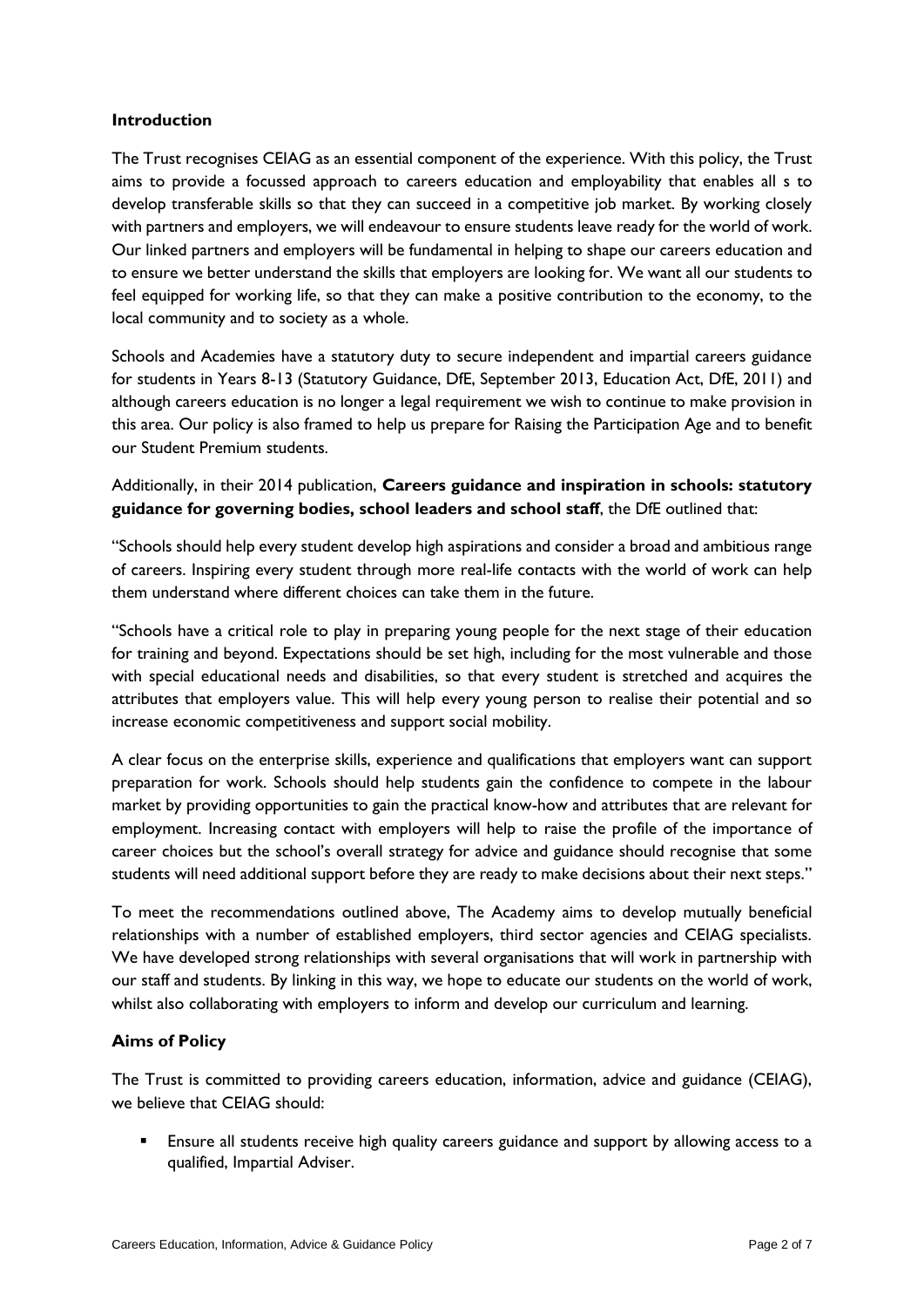- Meet the careers guidance and employability needs of all vulnerable groups including those taught off site.
- Work closely with parents and families so that they are supported in overcoming any cultural obstacles
- Measure impact of guidance and support to helping s make informed choices about their next steps.
- Develop students' personal, social and employability skills and prepare them for the world of work.
- Enhance 6th form non qualification activity in relation to employability
- Support work experience placements for year 12 s to enhance their work related skills and preparation.
- **Ensure all leavers have a positive destination and that this is monitored so that provision meets** the needs of all students.
- To measure the views and ideas of all students in relation to CEIAG.
- To ensure CEIAG is imbedded in the school curriculum by working closely with employers, teachers and other partners.
- Providing an up-to-date and comprehensive careers website that reflects our commitment to CEIAG.
- Supporting gifted/academically able students to develop and achieve.
- **TO support STEM activity in relation to CEIAG.**

#### **Our Commitment**

The Trust is committed to providing a planned programme of careers education, information, advice and guidance (CEIAG) for all students in partnership and provide access to individual careers guidance with a Level 6 Qualified Careers Professional

A report released in 2014 following research commissioned by **Gatsby** identified eight benchmarks covering different dimensions of good career guidance. These benchmarks are significant to our CEIAG delivery as they will form part of the new statuary CEIAG guidance for schools. We are committed to using these benchmarks internally to ensure good practice. The Academy will work hard to ensure it meets the following standards by having a comprehensive CEIAG plan.

The Trust is also committed to achieving a range of outcomes for young people including the careers and work-related learning outcomes identified in the ACEG Framework (April 2012) as well as practical outcomes such as positive destinations, successful transitions and on-going development of employability skills.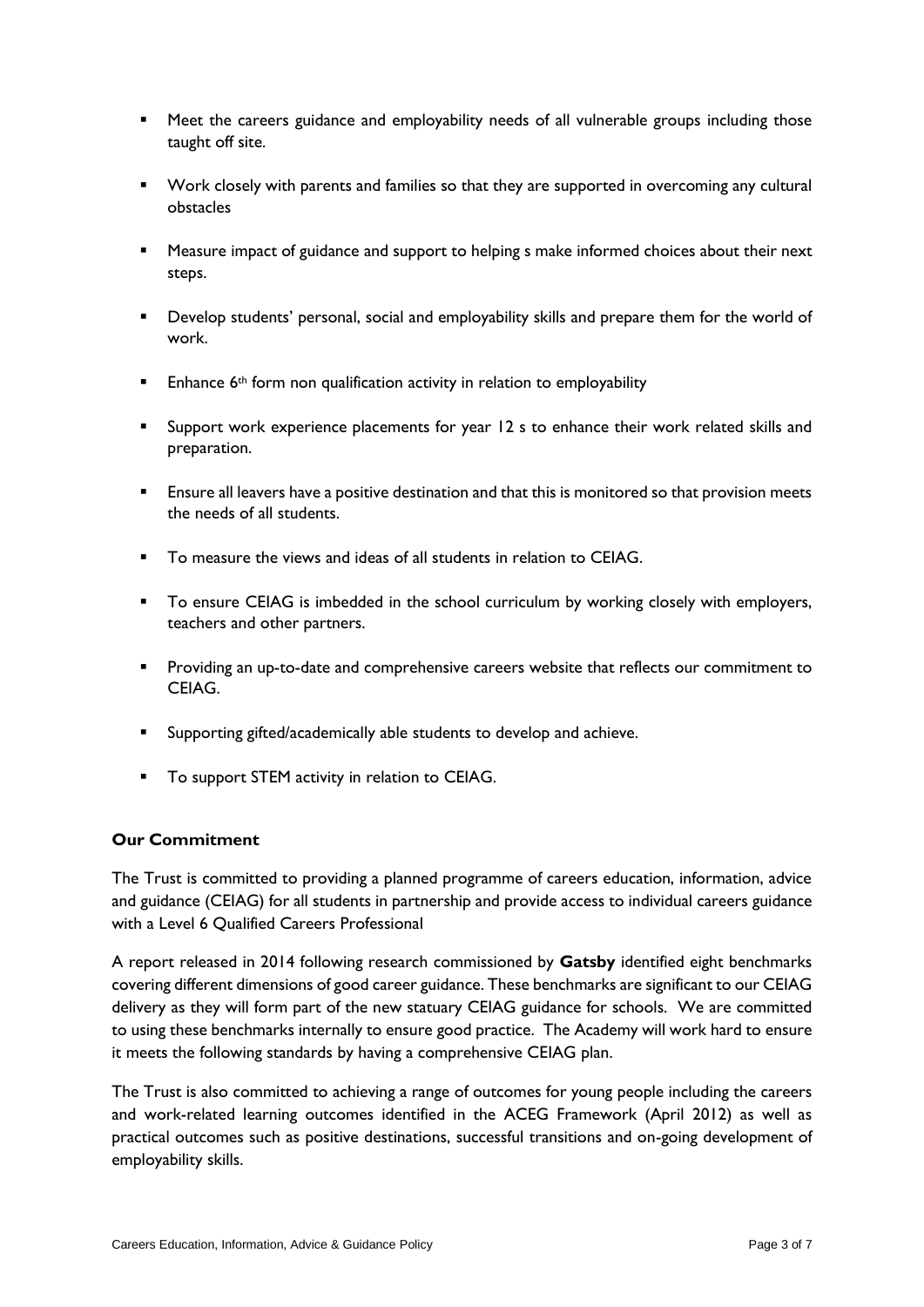We will also pay regard to relevant guidance on improving outcomes for young people that appears from DfE, Ofsted and other agencies as appropriate.

# **Development**

.

This policy was created and updated by The Trust's Careers and Employability Manager after extensive consultation with senior leaders and school IAG leads. The policy has been renewed and reviewed to incorporate the following recent developments:

- The 2014 publication of the eight Gatsby benchmarks outlining good careers guidance practice in schools and academies.
- The 2015 Department for Education publication 'Careers Guidance and Inspiration in Schools' outlining statuary guidance for governing bodies, school leaders and school staff.
- The 2016 Briefing paper entitled careers guidance in schools, colleges and universities

In addition, the CEIAG policy will be reviewed on an annual basis and discussed by the governors' curriculum committee before being formally adopted.

#### **Links with other policies**

The policy for CEIAG is related specifically to our policies for teaching and learning, assessment, citizenship, PSHE, work related learning, equality and diversity, gifted and talented, looked after children and learning difficulties and disabilities

#### **Objectives**

In relation to CEIAG the objectives of the All Saints Multi Academy Trust are:

- To ensure the career development, wellbeing and progression of all students
- To provide CEIAG that is relevant, timely and sufficient to meet students needs and integrated into their overall curriculum
- To uphold the code of practice of the Careers Development Institute standards and codes of practice
- To provide CEIAG in partnership with students themselves, their parents / carers and our chosen professional and community partners.
- To provide high quality, impartial careers guidance to help students make informed choices about which courses suit their academic needs and aspirations.
- To ensure our students are prepared for the next stage of their education, employment, selfemployment or training.
- To Guarantee our disadvantaged students are supported in a way that allows them to progress on to a range of higher and further education establishments, apprenticeships, employment or training.
- To help learners receive high quality impartial careers guidance that prepares them for their chosen next steps and enables them to make well-informed decisions about their future plans.
- To support all students to develop clear, ambitious and realistic plans for their future. We will ensure our learners understand the options available and are informed about local and national skills needs.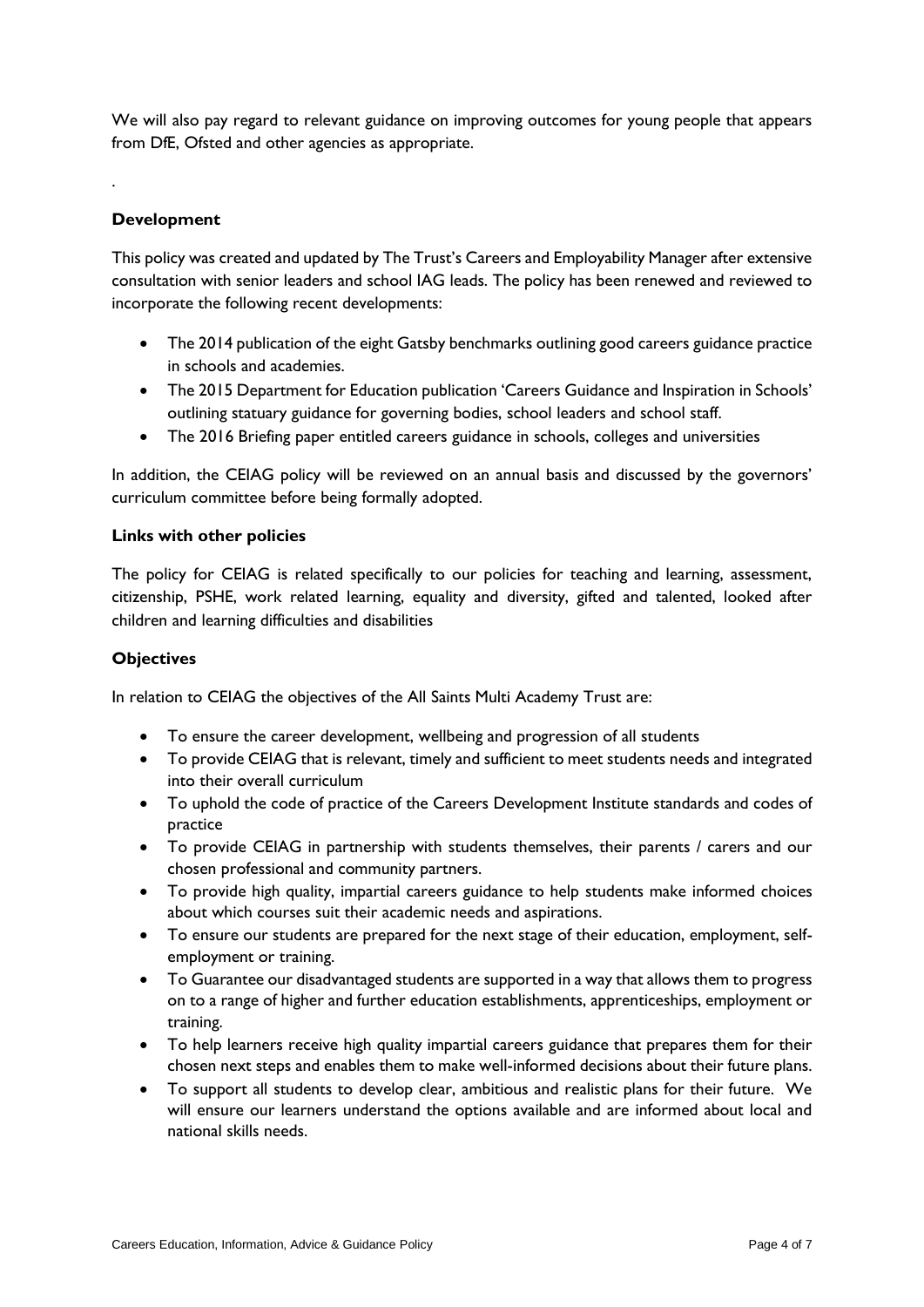# **Advocating STEM Careers**

We aim to support students to develop the skills needed to work in STEM professions. To do this, we aim to provide students with information and advice in science and maths classes on STEM professions as well as engaging STEM employers in our learning environment. We will explore what careers exist for those who enjoy science as well as how maths is used daily in the world of work. Online resources provided by the likes of stemnet.org.uk will help students better understand employability skills needed for working in STEM professions.

We will further emphasise in particular the opportunities created for girls and boys who choose science subjects at GCSE and A Level. We will do this for girls in particular, who are statistically much more likely than boys to risk limiting their careers by dropping STEM subjects at an early age.

# **Supporting Priority Groups**

The Trust will ensure that all students can gain access to our CEIAG services and support. We will make every effort to ensure those educated off-site are also in our plans. We will provide additional support for students who may require further help to achieve their career goals and aspirations.

EHCP – Students who have an EHCP will receive impartial advice and guidance from our qualified Careers Adviser at various times throughout their time at one of our institutions. Our Careers Adviser will support the content of the EHCP and will work alongside associated professionals to ensure a positive and trouble free transition.

SEND – Our CEIAG strategy aims to ensure students who are registered as having special educational needs or disabilities will be given the support they require to make choices to suit their career aspirations and goals. Every effort will be made to ensure parents are included and acknowledged so that choices for options beyond their time with us are suitable for the needs of the young person.

Higher Attaining Students who are part of the Higher Attaining cohort will be stimulated and nurtured to ensure they achieve at the level they are capable of both in the classroom and concerning their career objectives and destination choice.

EAL – For students whose first language is not English, every effort will be made to ensure that they make an informed choice about their options. We will seek to work closely with parents and families in the community to support EAL students to make career decisions and understand what language support is vital to achieving their goals.

NEET – We will target, prioritise and support those who we consider to be at most risk of NEET. Each year group will work closely with our Careers and Employability Manager to make sure those students are offered support prior to making choices.

#### **Implementation**

# **Leadership and management**

To ensure consistency and the quality delivery of CEIAG, there is a dedicated Careers and Employability Manager who works closely with the Information, Advice and Guidance Lead from each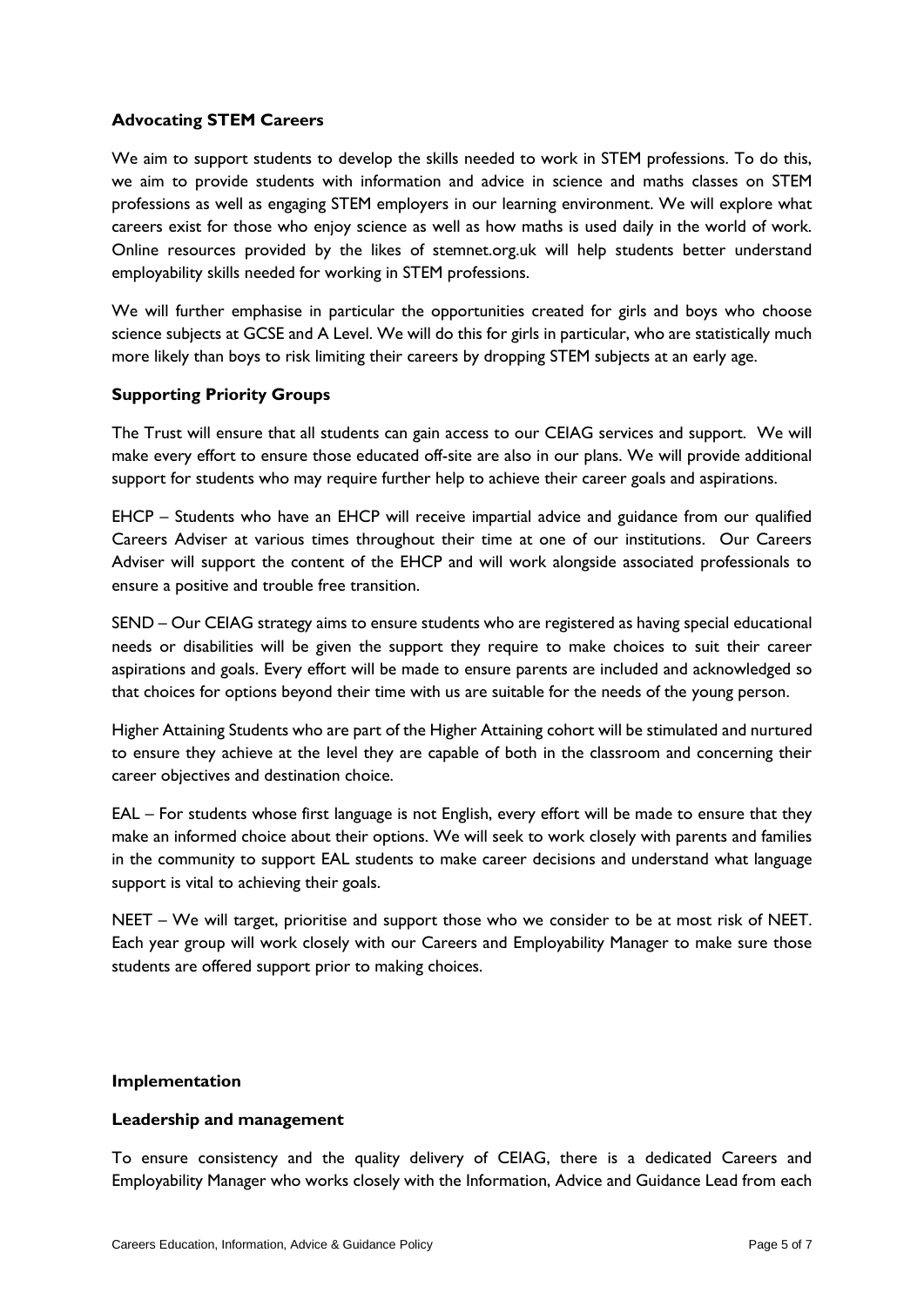institution. There is a dedicated IAG Governor, and review meetings are held on a regular basis with senior leaders across the Trust. There is a careers committee who work closely together to plan and co-ordinate the day-to-day delivery of the CEIAG programme. Developments in CEIAG and programme progress are reviewed every term and updates are providers to governors annually.

# **Staffing**

All staff are expected to contribute to CEIAG delivery through their roles as tutors, subject teachers and support staff. Specialist careers education sessions are delivered by teaching staff through a multidimensional PSHE programme. There is a long term school CEIAG strategy that outlines annual delivery across all year groups. The strategy outlines clear delivery dates and is monitored and evaluated by the Careers and Employability Manager in consultation with the careers lead team.

The provision of both online and printed careers information is maintained by Learning Resource Centre staff who are responsible for providing administrative support to the Careers and Employability Manager. Our online links and resources are updated regularly by our Careers and Employability Manager and our linked Governor for CEIAG who is also the Trust lead on ICT.

# **A Curriculum that embeds CEIAG**

The Trust will ensure that CEIAG is embedded into learning and teaching for all year groups. We aim to guarantee that students receive CEIAG support within the classroom as well as participating in extra and co-curricular activities. To achieve this, we aim to:

- Involve employers in the design and delivery of our subjects
- Embed work placement opportunities into learning where possible
- Incorporate CEIAG into a programme of personal development for all students.
- Ask Teachers to consider how CEIAG can be taught in the classroom as part of each subject/department

# **Resources**

Funding is allocated in the annual budget planning. This is planned around the level of funding related to whole school priorities and particular needs in the CEIAG area. Our Director of Finance outlines an annual budget that is deployed after consultation with the Careers and Employability Manager and Academy IAG Leads. A number of suitable external providers of CEIAG are employed to deliver a range of services to ensure statuary requirements are met and students receive the best possible support.

# **Staff Development**

Staff training needs are identified in conjunction with the Vice Principal; making use of the Training Needs Analysis for CEIAG. The CPD for Trust staff endeavors to meet training needs within an agreed period of time.

# **Monitoring, Review and Evaluation**

The CEIAG strategy is reviewed annually with IAG leads, senior leaders and the Careers and Employability Manager. Our Careers and Employability Manager ensures that the effectiveness of the strategy is monitored and evaluated on an ongoing basis.